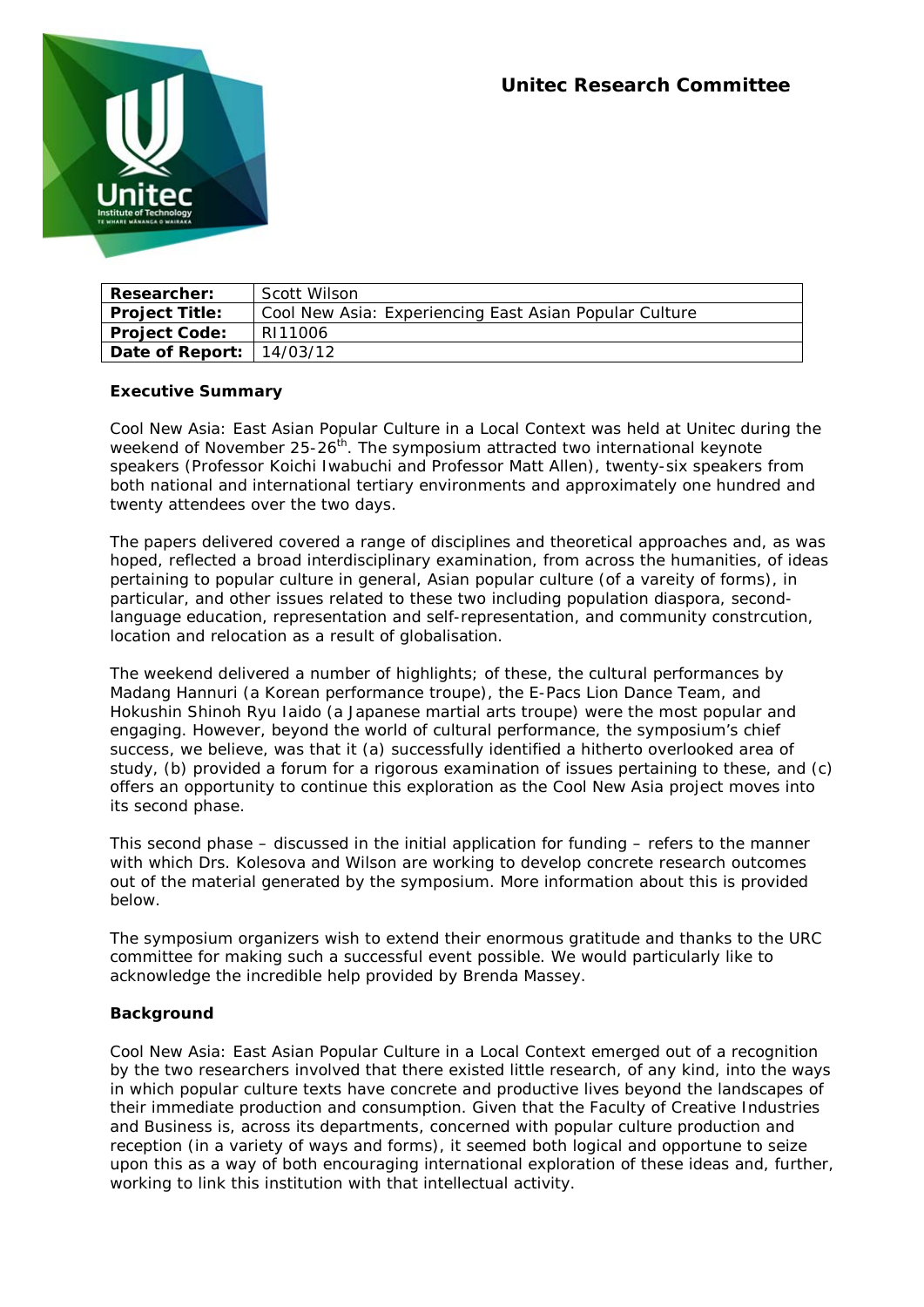The vigorous national and international response to the symposium committee's call for abstracts and general participation reflects the overall need for the symposium, a fact further demonstrated by its success.

# **Aims and Objectives**

The project's objectives, as stated in our original URC application, are as follows:

- Comprehensive understanding of the relationship between the consumption of popular culture and the formation and performance of subjective identity.
- Illustration of individual and group hermeneutic practices and the manner with which these reveal facets of performed identity.
- Evidence supporting the relationship between individual self-assessment, object consumption, and future identity projects in the wake of this consumption.
- Evidence exploring the manner with which local knowledge production is influenced by the consumption of imported popular culture.
- Evidence exploring the manner with which the production of local popular culture is affected by, impacted upon, or reflects the importing of international popular culture.
- Unitec-hosted gathering of national and international scholars and experts to exchange ideas and further the exploration of these areas of study.
- Collation of material in an edited volume designed to function as a textbook for present and future tertiary courses and for interested (inter-) national readers.

These remained constant throughout the work towards, and during the symposium. And these aims were met as each of the symposium presentations was explicitly required to explore these issues, a point made clear in the various Calls for Papers that were issued locally and internationally (i.e.: on H-Net Asia; H-Net Film; Conferencealerts.com; MEDIANZ; CSAA) etc. Indeed, the further applicability of these objectives is demonstrated by the fact that they continue to act as functional objectives for phase two of the *Cool New Asia* project.

# **Methodology**

n/a

# **Outcomes/findings**

Because the symposium was designed to provide a platform for multiple and various explorations of the issues illustrated above, no single outcome or finding is possible with relation to the content of the symposium. Instead, it is useful to consider the outcome and finding of the symposium as reflecting a broader concern on behalf of the academic community who attended this event.

*Cool New Asia* demonstrated the clear desire, on the part of the academic community at large, to utilize such fora as a way of interrogating these vitally important issues. Beneath the seeming banal veneer of popular culture production and consumption lurk issues as complex and varied as any our species faces as it continues to explore itself in relation to the material (and increasingly immaterial) culture that so defines it, and which it uses to define and represent itself. The sheer variety of methodological approaches and disciplines reflected in the papers presented (and absolutely in the discussions held afterwards) demonstrates both the need for this symposium and the continued need for such opportunity for similar exchanges of ideas and practices.

Because the stated objectives of the project formed the terms of reference by which abstracts and paper submissions were assessed, each presentation attended to the broad concerns of the symposium in a rigorous and attentive manner. The end result, therefore, was the construction of a community of both practice and interest, who gathered at Unitec in order to share ideas, knowledge and concerns in a collegial and professional forum. Subsequent discussion has demonstrated that the symposium attendees were unanimously full of praise for the symposium, and for the institution that made such an opportunity available.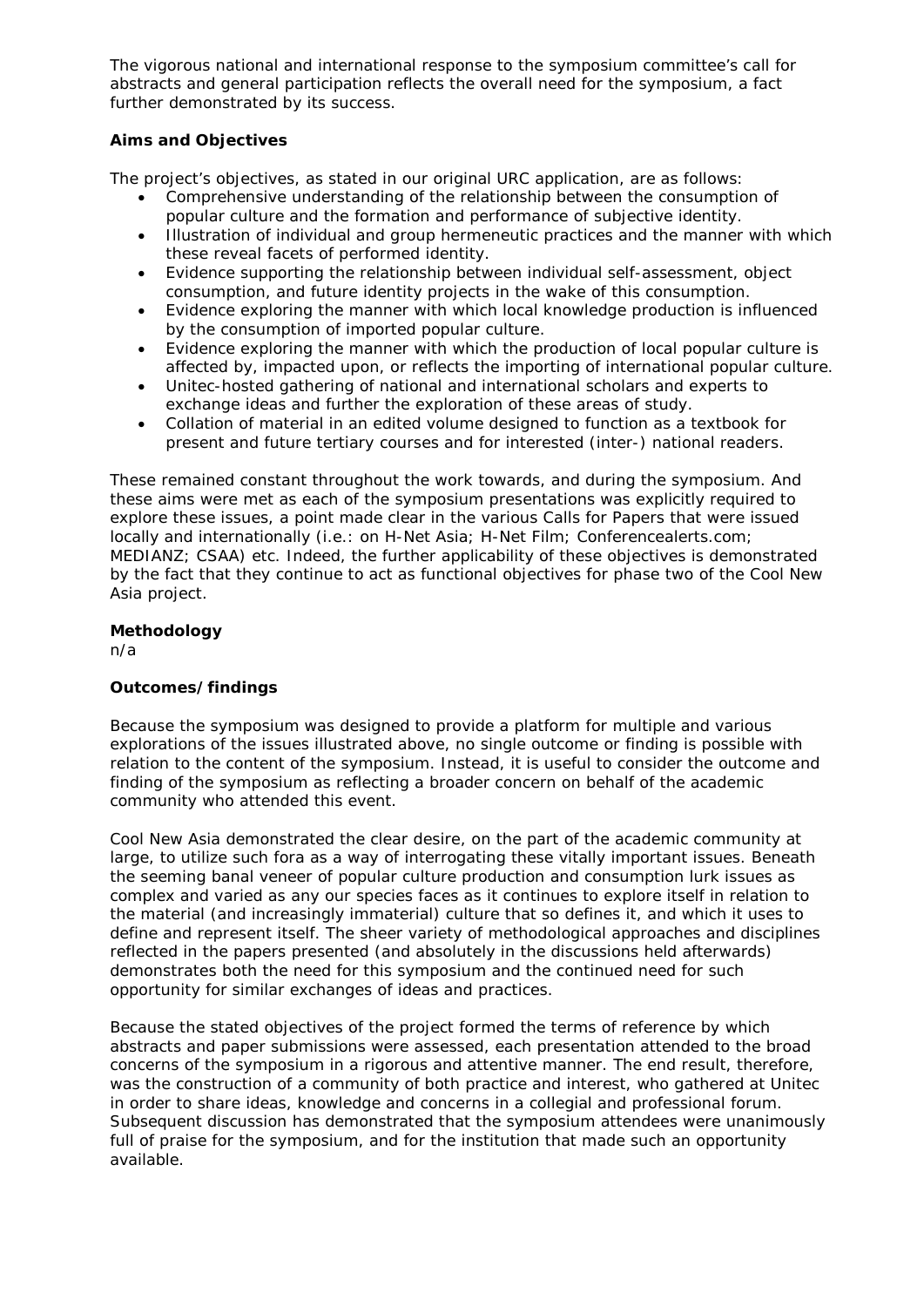### Sample Feedback:

Dear Elena, Scott and Lisa Many thanks for all the hard work you put into organising the Symposium. It was great to have so many people of similar interests together, and there was a good variety of interesting talks. I enjoyed the cultural performances on Friday too. Thanks again, and thanks too to the other people who helped out over the two days. Best wishes Ken McNeil [japn0149@waikato.ac.nz](mailto:japn0149@waikato.ac.nz)

Dear Elena and Scott,

I wanted to thank you both again for organizing such a wonderful conference. It was intimate, enlightening, and full of humor and enthusiasm. A lot of people mentioned how they hoped that I felt it worth such a long trip, and I just wanted to assure the both of you that it absolutely was. I'm fairly new to the conference scene - Cool New Asia was only my second - but you've already given me a fairly high bar for other conferences to compete with. Thank you very much and I look forward to our continued correspondence.

All the best, Munib

Munib Rezaie Department of Communication Georgia State University

Further to the points above, as a direct result of *Cool New Asia*, Unitec, as represented by Drs. Kolesove and Wilson, is involved in the *Overload 2012 NZ Manga and Anime Convention*, providing a theoretical and academic stream to match the presence of anime and manga practitioners and fans, including international visitors and guests.

#### **Conclusions**

As noted above, because the nature of the symposium provided an opportunity for multiple explorations of a set of theoretical concerns, no singular conclusion is possible. Instead, what conclusions are available concern the value and relevance of the symposium itself and the many suggestions made by the participants for ongoing opportunities to explore these issues on a longer-term basis.

#### **Implications**

The material generated by *Cool New Asia* will be of use internationally and, as we saw at the symposium, provides a set of intriguing methodologies for the exploration of popular culture in all forms, and from all locations. If anything, this might be the most important fact of the symposium beyond the points made above, for the exploration of popular culture concerns a number of disciplines and, necessarily, an enormous number of fields of cultural production. Any opportunity to develop new analytical tools is clearly of great interest to the international community and should be seized upon vigorously.

What also emerged at the symposium was a broad interest in the material itself; in the exploration of Asian popular culture both within and beyond the situation of its initial production. A number of requests were made for a *Cool New Asia II* and it is clear that, should this institution wish to develop these concerns into a second (or, perhaps, a biennial) symposium, national and international support exists for such an undertaking. Further to this, the symposium organizers are investigating possible themes for a 2013 symposium to continue the excellent work started with *Cool New Asia*.

#### **Recommendations**

During the symposium, the organizers sought feedback from the participants about their experience of the event. The overall tenor of their responses was fully positive – with just a single recommendation for change. As will be clear from the symposium programme (provided as an appendix to this report), the organizers sought to include as many speakers as possible within the time frame made realistically possible by the level of institutional